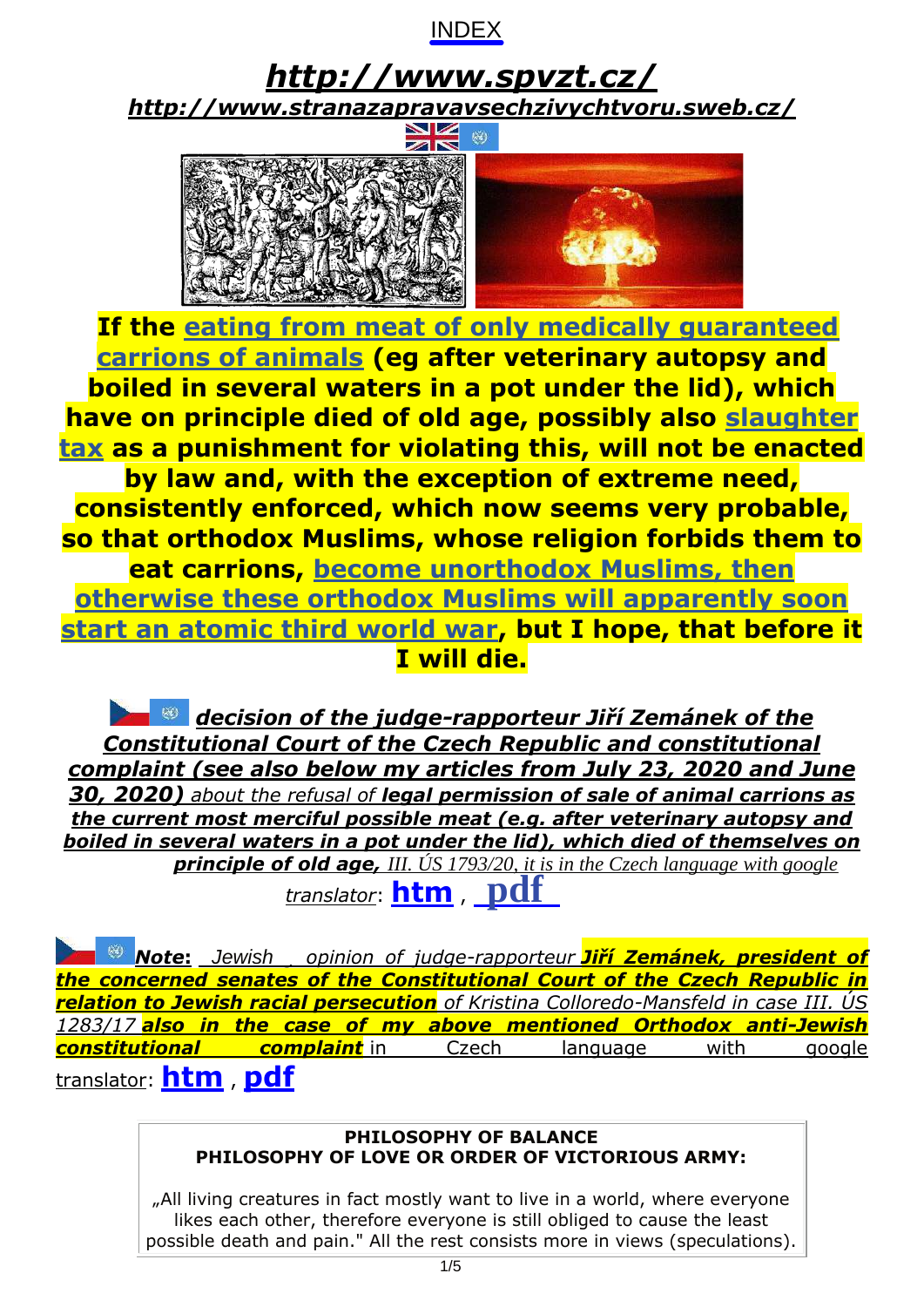http://www.spvzt.cz/ , http://www.stranazapravavsechzivychtvoru.sweb.cz/



JUDr. Dalibor Grůza Ph.D.

# Stammary of Philosophy of Balance

Philosophical scientific experiment/manual-Newly being established by JUDr. Dalibor Grůza Ph.D. in Hustopeče, Czech Republic new:

## political PARTY FOR THE RIGHTS OF ALL LIVING CREATURES (SPVŽT)

I.e. the Philosophy of Balance is the fairest and possibly also rational.

Here the managers advertise their paradise, but in fact in our world it has always been up to now the purgatory or hell of snakes, sharks, wolves and their packs (ie only of carnivorous predators). Possibly now or sometimes the democratic or even dictatorial rulers of this world, ie in modern history mainly the Jews will establish merciful world, when they allow to sell and to eat from meat on principle only carrions (e.g. after veterinary autopsy and boiled in several waters) and they are not on principle predators, but doves (fruitarians). For this turning point of learning of the suffering of the responsible people the above mentioned previous education of the public must be available. It is necessary to be very careful or powerful for this.

## PHILOSOPHY OF BALANCE PHILOSOPHY OF LOVE, I.E. ORDER OF VICTORIOUS ARMY:

 "All living creatures in fact mostly want to live in a world, where everyone likes each other, therefore everyone is still obliged to cause the least possible death and pain." All the rest consists more in views (speculations) (i.e. which consists possibly also more in view /speculation/). Who is right, predator or prey?

Theory of evolution according to Philosophy of Balance denies Darwinian species competitive struggle for life and seeks to do<br>reconciliation of predators and their prey, thus especially of carnivorous animals and herbivore allegedly in Biblical paradise.

One man said me, that he was thinking about my Philosophy of Balance, but human being is predator and they are at top of food chain. That<br>he has five children and he wants, that they have what to eat and they have healthy Judaism, that it is given so in nature and it is not possible to change it.

About it I said him ironically, that he was a complete vegetarian (eater) and that farm animals were with him as in Biblical paradise. Then already seriously I said him, that, although evolution is apparently sure, so Darwinian theory of evolution was one of many theories of<br>evolution and that in its emergence the other theories of evolution, e.g. Lamarckism h thus especially of carnivorous animals and herbivores in this world, as it was allegedly in Biblical paradise. I am compelled to do personal<br>life experiment, that according to Philosophy of Balance this one has right for l predatory prey).

This is based on my scientific hypothesis that according to the Philosophy of Balance the living microorganisms, especially living cells are<br>capable of distinguishing and remembering whether we protect them, especially by remember their friend or enemy. It could be said, that they possess a soul in the religious sense of the term. Hostile living microorganism is<br>then treated as an enemy not only by these living microorganisms but also by th our macro-world this apparently manifests as quarrel, illness, pain, war, injury, disaster, failure, death, etc. According to the Philosophy of<br>Balance a friendly living microorganism is treated then also as a friend by th

In wording of contemporary prevalent Darwinian theory of Richard Dawkins in his book "The Selfish Gene" according to my Philosophy of<br>Balance the evolution of nature is based in a majority on altruistic respectively selfis

#### Two possibilities of crisis political progress in contemporary world

According to my Philosophy of Balance all living creatures also humans are good in substance, so they should have the widest possible<br>freedom. Market economy is basic condition of justice. On principle market economy entit is also the not-acute danger, which is not possible to avert in other appropriate way). The direct proof of my Philosophy of Balance is in by us influenceable time nevertheless automatic (according to me with probability ca. 51%) establishment of Biblical paradise, i.e. world, where everyone likes each other.

People has the government according to their merits, which means, that the democracy with enactment of fair rights of all living creatures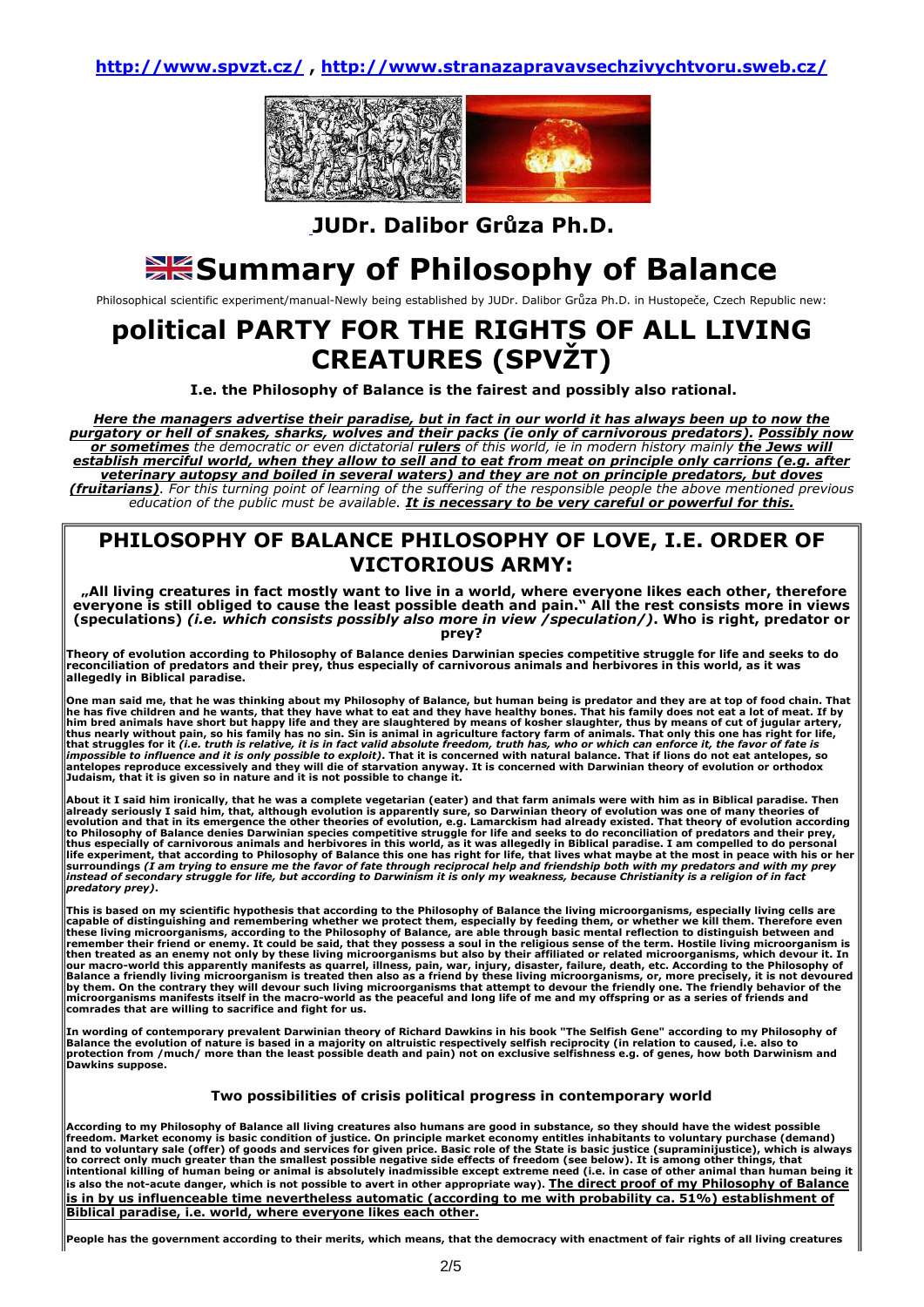currently especially of animals (politeia) is the best, on second place the dictatorship with this enactment is the best, on third place the democracy without this enactment is the best and in the worst place there is dictatorship without this enactment (tyranny). Widespread scientific hypothesis exists, that in the Universe there is so little life, because, if some civilization does not resolve sufficiently its selfish approach to the world, then in a certain (radio or spaceflight technology) phase of its evolution it will destroy and will exterminate (according to me with probability ca. 49%) itself. See Fermi paradox on: https://en.wikipedia.org/wiki/Fermi\_paradox \*\*\*\*.

## PETITIONS:

### 1) for repeal of EU prohibition of sale of healthy guaranteed carrions in mainstream shops, that also women and little children are vegetarians and they need not to eat slaughtered animals

#### 2) ideally for the adoption and draft of the LAW ON THE SLAUGHTER TAX

#### ad 1)

Petition (see SDVZt.CZ) for in mainstream shops sale of naturally on principle for old age dead animals (virtually bodies of these animals) (e.g. after veterinary autopsy and for people boiled in several waters, see <mark>SDVZt.CZ</mark> ) as the contemporary as much as possible merciful and the indied in the long term and the long term<br>meat in spite of contemporary proh ideally exclusive, this meat was eaten also in ancient times\*), because pregnant and breastfeeding women and little children must eat meat,  $\parallel$ 

#### ad 2)

<u>My draft of the slaughter tax (see petition <mark>SDVZt.CZ</mark> ) radically restricts the consumption of products from slaughtered animals</u> and<br>radically disadvantages agriculture factory farms for slaughter - <u>concentration camps</u> <u>tortured from their birth</u> (e.g. during abominable experiments, in which mad scientists analogical as Nazi war criminal against humanity<br>Josef Mengele created a breed of e.g. special hen chickens - broilers /i**n Czech Rep** there is ca. half a million murdered broilers daily\*\*\*/, or e.g. free movement of farm animals is limited here in very<br>small space from their birth, that through their movement they do not lose their gained weight, here th

#### Notes:

\* Bible, King James Version, Deuteronomy 14,21 Ye shall not eat of any thing that dieth of itself thou shalt give it unto the stranger that is in thy gates that letchald the stander that is in thy gates that letchald the m <u>/LXXXVII/ Sura 6, Cattle, verse 145/146</u>: Orthodox Jews and orthodox Muslims cannot eat voluntarily carrions. (It means, when in the end in some<br>State in Western world from animal bodies only carrions are permissible to e of this State will become completely integrated unorthodox Jews and also completely integrated unorthodox Muslims.)

\*\* Although both charitable and not - charitable parts of the Jewish religion are the Jews and both charitable and not - charitable parts of the Islam religion are the Muslims, so my philosophical intolerant approach is oriented only against religious fanaticism of not - charitable Judaism and of not - charitable Islam, when they forbid fanatically their believers to eat carrions (see above) also healthy safe (e.g. after veterinary autopsy and for people boiled in several waters) as the contemporary existing as merciful meat as possible and so these not - charitable religious dogmas prolong inhuman unnecessary huge death<br>and pain of on a mass scale enslaved living creatures, especially farm

\*\*\* https://www.barrandov.tv/video/134367-tyden-podle-jaromira-soukupa-29-8-2018

\*\*\*\* " … nor has wickedness become widespread without … sending calamity." (see Sirat Rasoul Allah, The Life of Muhammad, Apostle of Allah, Ibn Ishag |<br>704-767 anno Domini, from English publication by Michael Edwardes, pub https://archive.org/stream/Sirat-lifeOfMuhammadBy-ibnIshaq/SiratIbnIahaqInEnglish\_djvu.txt ).

#### Literature:

1) Basic Judaism prayer Shema Yisrael literally "Hear, O Israel" reads:

Hear, O Israel: The LORD our God is one LORD: ... (Bible, Deuteronomy 6, 4-9), see Bible King James Version, http://cs.wikipedia.org/wiki/%C5%A0ema\_Jisra%27el , https://www.biblegateway.com/

#### Now to **interpretation "Hear, O Israel" from the perspective of Philosophy of Balance**:

From "Hear, O Israel" it stems. So make sure, that your heart could not be deceived by straying that it listens to other gods and serves them. Let us<br>understand: the straying from the consciousness, that God is one, only o only one and therefore everything - containing. Love for this omnipresent God is love for all living creatures. See also: Benjamin Kuras, Zakázané ovoce vědění, Bible jako drama a terapie, G plus G, s.r.o., Prague 2003, p. 190 et seq. and p. 216 et seq.

2) Christianity, Bible, New Testament, Mark's gospel, chapter 16, verses: "15 And he said unto them (Jesus from Nazareth, apparently Messiah-Christ ||<br>and Son of God - God man, my note):, Go ye into all the world, and prea <u>https://www.biblegateway.com/passage/?search=Mark+16&version=KJV</u> ) ("The final verses (16,9-20) are not in the oldest manuscripts and were probably<br>supplemented according to the traditions from which the other Gospels we does not contain this verse. "However many other manuscripts attach verses 9-20. Some manuscripts have other conclusion after the 8th verse." See the Czech Ecumenical Translation of Bible, Czech Biblical Society, 2004, pages 1056 and 1073)

Apparently partially falsified Biblical gospels about above mentioned Jesus from Nazareth as a religion of love (charity, in Hebrew "tzedakah" from word<br>justice), Philosophy of Balance as the science of love (charity) and

## MANIFESTO OF the political PARTY for the Rights of All Living Creatures - FREEDOM, ALSO BASIC JUSTICE

"All living creatures in fact mostly want to live in a world, where everyone likes each other, therefore everyone is still obliged to cause the least possible death and pain." All the rest consists more in views (speculations).

We cannot survive without cadavers (elsewhere in my writings possibly also as without meat) of animals!

We want only the merciful organic meat! (see http://www.spvzt.cz/SPVZTbooklet.html#7)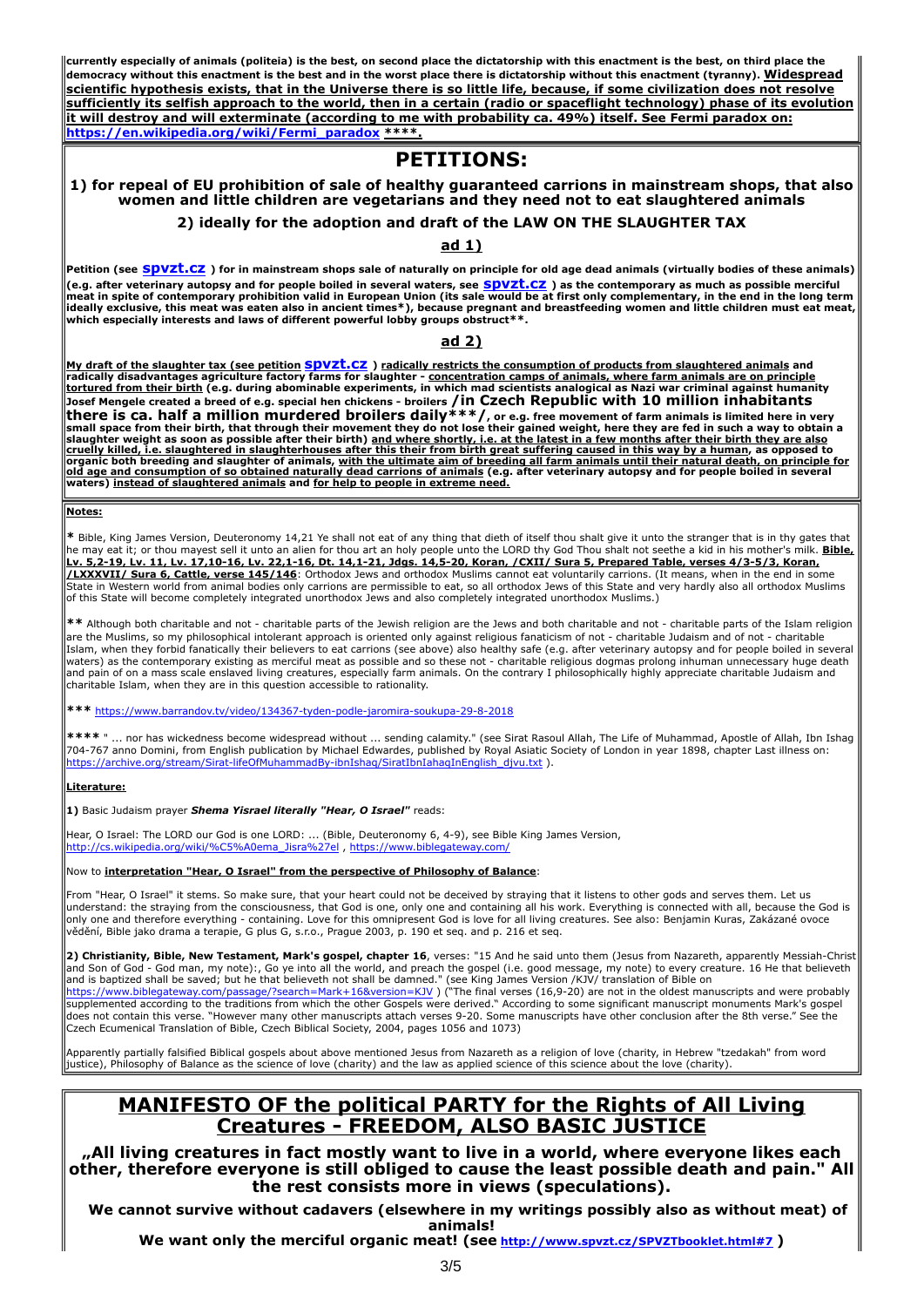#### Slaughter factory farms are animal concentration camps! The slaughter tax contributes to the change of factory farming to organic farming. The slaughter tax will help people in extreme need.

Philosophy of Balance about obligation of everyone still to cause the least possible death and pain from viewpoint of Manifesto of the Communist Party of Karl Marx and Friedrich Engels as evolution or revolution. Table of contents: 1) Conservative, i.e. Bourgeois Socialism, 2) Critical-Utopian Socialism and Communism, 3) Communist revolution (all especially in relation to farm animals as proletarians in contemporary world). I.e.: "the weak (unfit) become extinct" (Darwinism, Orthodox Judaism) against "Biblical paradise will surely be" (Philosophy of Balance).

#### 1) Conservative, i.e. Bourgeois Socialism

Manifesto of the Communist Party: "The socialistic bourgeois want all the advantages of modern social conditions without the struggles and dangers necessarily resulting therefrom. They desire the existing state of society minus its revolutionary and disintegrating elements. They wish for a bourgeoisie without a proletariat. ... showing that no mere political reform, but only a change in the material conditions of existence, in economical relations, could be of any advantage to them."

Philosophy of Balance: "All living creatures in fact mostly want to live in a world, where everyone likes each other, therefore everyone is still obliged to cause the least possible death and pain … better possibility with probability ca. 51% is, that some State will enact slaughter tax and sale of naturally on principle for old age dead farm animals (e.g. after veterinary autopsy and for people boiled in several waters) in its mainstream shops" to eat also by people

#### 2) Critical-Utopian Socialism and Communism

Manifesto of the Communist Party: "They still dream of experimental realization of their social Utopias, ... of establishing "Home Colonies", of setting up ... the small New Jerusalem, and to realize all these castles in the air, they are compelled to appeal to the feelings and purses of the bourgeois. By degrees they sink into the category of the ... conservative Socialists depicted above, differing from these only … by their fanatical and superstitious belief in the miraculous effects of their social science."

Philosophy of Balance: "utopia, on the present apparently individual human being can mostly help the massively most tortured imprisoned farm animals on principle only in the own garden … some State will enact slaughter tax and sale of naturally on principle for old age dead animals … thanks to by me supposed from long - term viewpoint most powerful law of this world in form of charity it will escape" nuclear "Biblical apocalypse and the exodus, i.e. coming out from slavery of its animals possibly also of its humans … will apparently wait it"

#### 3) Communist revolution

Manifesto of the Communist Party: "In short, the Communists everywhere support every revolutionary movement against the existing social and political order of things. … The proletarians have nothing to lose but their chains. They have a world to win."

Philosophy of Balance: If in ca. 49% of States there is not the enactment of slaughter tax motivating people to not murder animals and of sale of animals naturally dead on principle for old age in mainstream shops, then according to my Philosophy of Balance within possibly only 100 years as revenge of nature the worldwide extreme crisis will come there, when e.g. nuclear wars are, e.g. by reason of world migration, economical crisis, Nazi or communist dictatorships, climatic changes or terrorism. .... because, if some civilization does not resolve sufficiently its above mentioned selfish approach to the world, then in a certain (radio or spaceflight technology) phase of its evolution it will destroy and will exterminate itself." See the Fermi paradox.

Literature: https://en.wikisource.org/wiki/Manifesto\_of\_the\_Communist\_Party (after little modifications by JUDr. Dalibor Grůza Ph.D.), https://www.marxists.org/archive/marx/works/1848/communist-manifesto/index.htm , https://cs.wikisource.org/wiki/Komunistický\_manifest , http://klempera.tripod.com/manifest.htm , http://www.spvzt.cz/ZaverConclusion.pdf , https://en.wikipedia.org/wiki/Fermi\_paradox

If you are citizen of the Czech Republic, then please attach your signature under the Petition for the formation of political Party for the Rights of All Living Creatures, that all living creatures have in our society the rights recognized in righteous way by State laws. This can<br>be done on http://www.spyzt.cz/Peticezayznikstrany.html . (Signature under th rany.html . (Signature under the Petition does not mean formation of party membership.)

The ultimate aim of the activity of the political Party for the Rights of All Living Creatures is the establishment of peace among all living creatures, inter alia between carnivores and herbivores, between herbivores and plants, i.e. to achieve the ideal of paradise in a world<br>through own power of people, virtually of all living creatures already in their life. progress of science, virtually with the continuing evolution of nature in an endless time, and inter alia in the end it will require the prohibition<br>of any intentional killing of any plant, fungus and animal (also the beli

Now a perfect living creature eats only plant fruits and plant seeds from all living creatures. (see http://www.spvzt.cz/SPVZTbooklet.html#stanovy )

# [- SPVŽT strategic documents](http://www.spvzt.cz/translations.htm)

## [- PETITION for repeal of EU prohibition of sale of healthy guaranteed carrions](http://www.spvzt.cz/Petitionshops.html) in mainstream shops

## [- PETITION for the adoption and draft of the LAW ON THE SLAUGHTER TAX](http://www.spvzt.cz/Petitionslaughtertax.html)

## [- THE ASSOCIATION FOR POSSIBLY THE MOST MERCIFUL PRODUCTS OF THE](http://www.spvzt.cz/Mostmercifulproducts.html) ECONOMY

## Trade designation of rightness: MOST MERCIFUL PRODUCTS